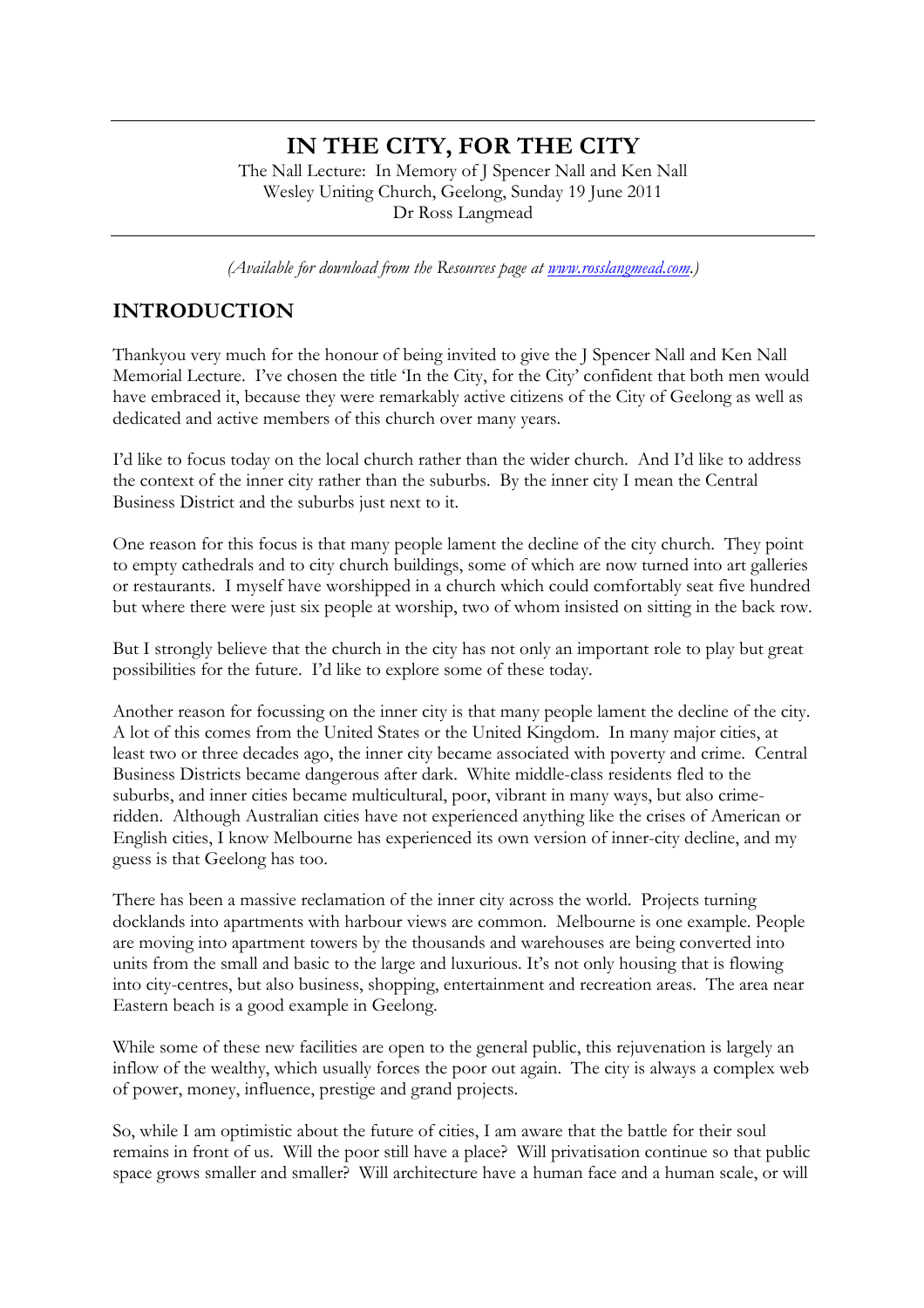the grand and the ugly dominate the city and diminish our environment? Will the city continue to suck up energy and resources at a far greater rate than the suburbs and rural areas, or will it lead the way in experiments in low-emission buildings, roof gardens and innovative use of natural lighting and heating? Will city politics succumb to the temptations of corruption and greed, captive to lobbies, or will it stick to its vision of serving the public by providing services, welfare, the arts and a space for the civic conversation?

I bring to these questions a love of the city and a passion for the Good News of Jesus, which expresses itself centrally in the countercultural witness of the local church.

I've been a city boy since I grew up as the son of Salvation Army missionaries in Hong Kong, then a city of three million and now seven million. My teen years were spent in Fitzroy, just a block from St Vincent's Hospital. I lived in Brunswick as a university student. And for the last thirty years I've lived in the inner-western suburbs—just outside the inner city, technically—in Spotswood, ten minutes from Flinders St over the Westgate Bridge. I love universities, libraries, cinemas, good hospitals, coffee shops and the concentration of services. I love the buzz of city life. I love inner-city public transport. If I lived in Croydon or Werribee I wouldn't be able to ride my bike to work. Of course, like everyone, I breathe in the smog, and get caught in traffic jams and look forward to getting out of the city for holidays. But because I'm not poor, I generally experience the positive sides of city life.

Theologically, I'm aware that the city has often been seen as a symbol of human pride, an expression of independence from God and a hotbed of evil. We only have to think of Babel, Sodom and Gomorrah and Babylon to be reminded that this thread runs through the Bible.<sup>1</sup> It is certainly true that the concentration of humanity can bring with it the concentration of destructive forces. Take two simple examples. The violence of organised crime could never develop in a small town, but is given reign in the big city. And the financial crashes that cost people millions of dollars can only occur where cities are the hubs of massive flows of money.

But I'm also aware that Jerusalem is the symbol in the Bible of the city of God. The New Jerusalem is anticipated as the place where people of all nations will gather in God's presence (Rev 21).

Because cities are made up of people and people are capable of being transformed and redeemed, cities are also capable of being transformed and redeemed. I would summarise my theology of the city in these four simple statements:

- The city is a place where God's love is expressed.
- But the city also embodies injustice, violence, poverty and exclusion.
- The city can be, and needs to be, transformed under God.
- The church is God's agent, in and for the city.

!!!!!!!!!!!!!!!!!!!!!!!!!!!!!!!!!!!!!!!!!!!!!!!!!!!!!!!

This approach to cities, indeed to people and to cultures, is one that lives in tension between appreciation for what is and longing for what could be. It looks for God already at work around us, and longing, and praying and working for a transformation of people, cities and cultures that ultimately only God can bring, but which we, as followers of Jesus, want to 'live into'. This is my favourite phrase for the mission of the church. We are to live into the kingdom of God, or as I prefer to say, the commonwealth of God. The church is merely a sign and symbol of this commonwealth for which we long. We do not wait for it but roll up our sleeves and look for ways to express God's love.

<sup>1</sup> Stuart Murray, *The challenge of the city: A biblical view* (Tonbridge, Kent: Sovereign World, 1993).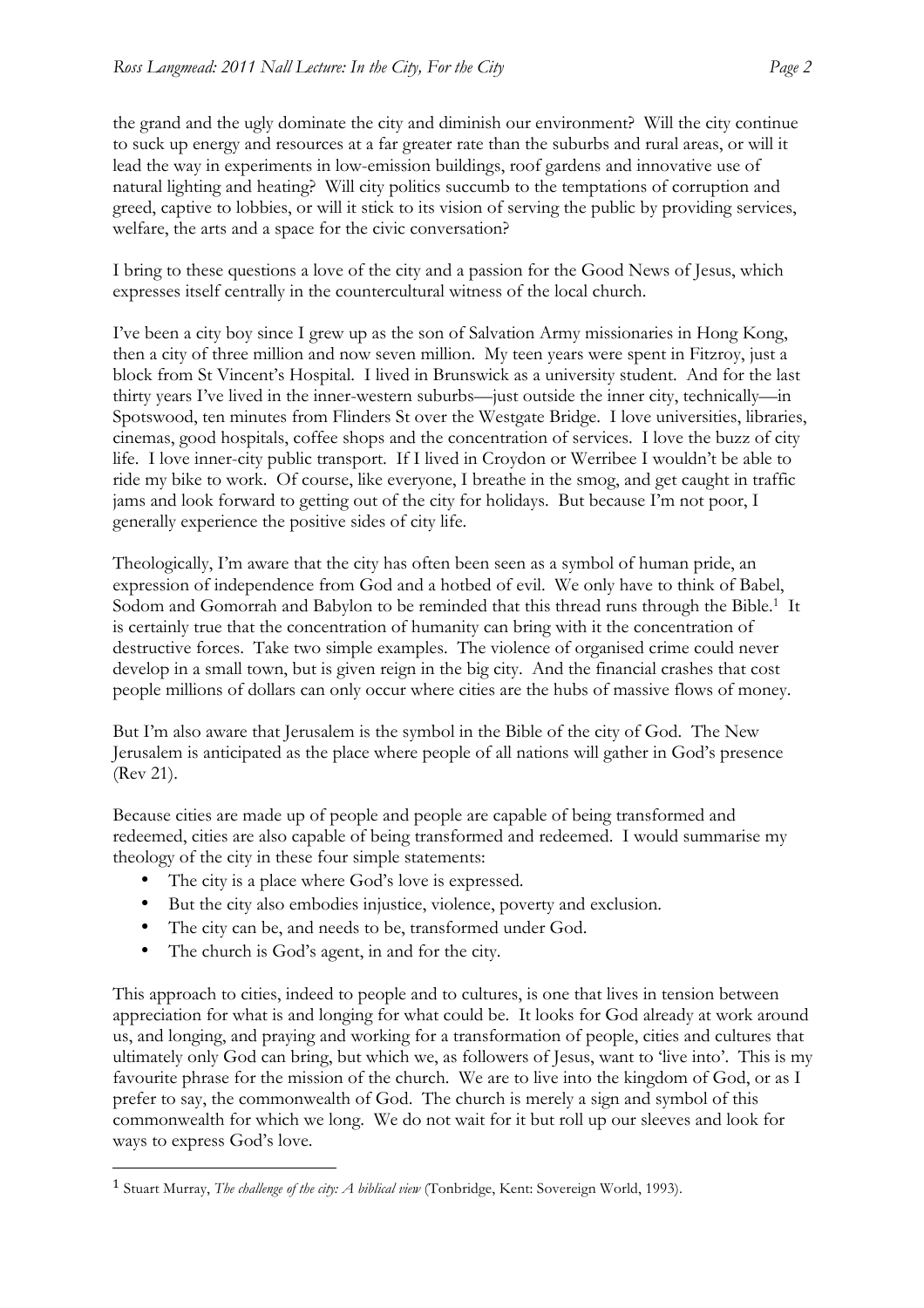So we neither condemn the city to hell and rail against it, as if we are righteous and others are evil. Nor do we naively believe that the city is pretty good and all the church does is to add some spiritual or humanising dimensions to it.

The change we seek is profound. We seek deep transformation, so that the city will gradually become more like the New Jerusalem. We are aware that the Good News of Jesus is deeply countercultural. Where cities tend to squeeze out the poor as economic forces play themselves out, the church stands for the inclusion of the poor. Where the city focuses on the grand, the new, the impressive, the ostentatious, the church stands for faithfulness away from the spotlight, for human values and for spending money on things that support the weak. Where the city wonders what to do with homeless people, drug addicts, delinquents and broken families, the church has for decades and centuries been caring for them, not always perfectly, but with a longterm commitment that is often overlooked by those around us. I notice that this city church, beginning as the Yarra Street Methodist Church, has had a continuous witness since 1842, just a few years after Geelong was founded.

This brings me to unpack my title, 'In the City, for the City'. In simple terms what I'm suggesting is that the church's mission is to be here and then to work for the life of the city and its people. It is to have presence and purpose. It is to be visible and to be visionary. It is a bunch of people and a bunch of programs. It will be found in the church gathered and the church dispersed. It will be in the Good News of Jesus, both announced and 'lived into'.

## **IN THE CITY**

First, I'd like to explore the possibilities that lie ahead for any church that decides to be 'in the city'.

## **1. Moving into the neighbourhood**

God calls Christians to embody the Good News. We are called to make the Good News visible, to 'enflesh' it. These words, 'embody', 'make visible' and 'enflesh' are just other ways of saying that we are invited to follow Jesus in incarnating the Good News. As John 1:14 says, in the New Revised Standard Version, 'And the Word became flesh and lived among us'. Or, as paraphrased in *The Message*: 'The Word became flesh and blood, and moved into the neighbourhood'.

Now I understand that this is a challenge that is very difficult for an inner-city church. It's a little easier to issue this challenge to Christians inviting them to move into a poor neighbourhood, because house prices are low. Alison and I were responding to just such a call when we moved to the Western Suburbs to put down roots. But I know that friends who have felt called to serve the poor in St Kilda had to bid at auction against the rich in St Kilda. And friends who worked with the radical Christian community called House of the Gentle Bunyip in Clifton Hill, in order to work alongside the poor there, could hardly afford the rent, let alone hope to buy.

City churches have traditionally been made up of solid members who come in from the suburbs, and I understand why. But let me issue a twin challenge, the first easier than the second.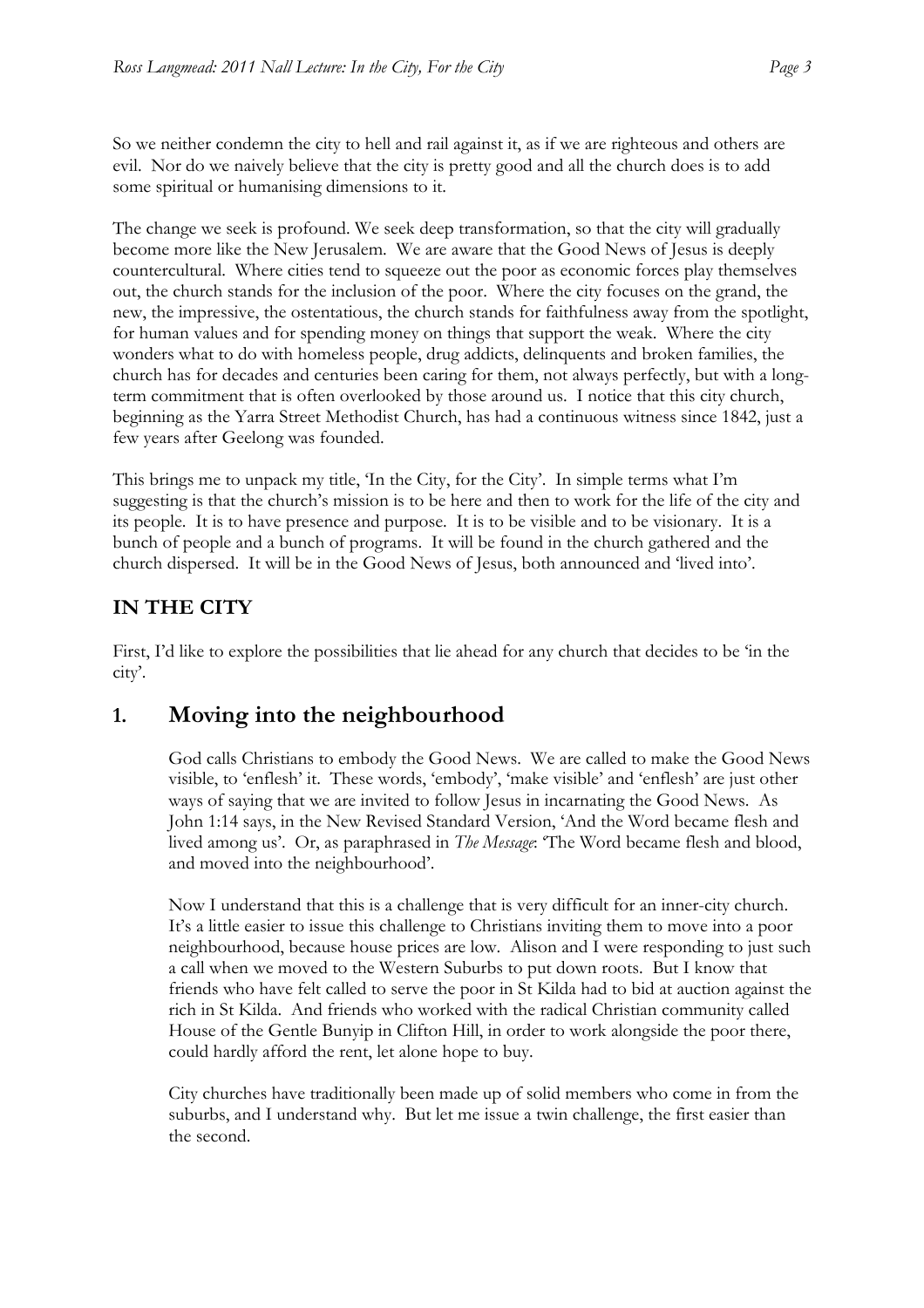If you have little choice but to live in the suburbs but feel called to be part of a city church, I urge you to make the city your second home. If possible, eat and work and play in the city. Know its nooks and crannies, its structures and services. Get to love its strengths. Spend time engaged in the mission of the city church during the week. Do anything but come in once a week because you like the worship or the fellowship. At least in spirit, 'move into the neighbourhood', because the city needs you. And, I suggest, if you allow the city to nourish you, you will want to nourish it.

The second challenge is to actually move closer. We are entering a new era in the inner city, with residential accommodation growing rapidly. There will be some Christians who can respond to the call to literally move into the neighbourhood and live in the city or inner city.

My friend Simon Holt is minister at Collins St Baptist Church. He has gone to that church with a vision for it to minister to those who live within the Central Business District. Whereas in the early 1980s there were only 700 people living in the Melbourne CBD,<sup>2</sup> there are now 21,000, expected to double in the next twenty years.<sup>3</sup> There are thousands of international students living between RMIT and the University of Melbourne. And there are many who call Melbourne's streets home because they have nowhere else to live. Collins St Baptist is changing in its membership. Once almost exclusively from the leafy suburbs, there is now an increasing representation from Southbank, from Docklands, from the student hostels and even from the street. It's on the way to becoming a local church in the parish of the CBD.

## **2. The significance of the centre**

There is a strategic advantage in being located in the centre of the city. Many city churches have substantial buildings, a gift from previous generations.

They can be a noose around our neck, too, especially if they are unsuited for today's ministry, or if they cost millions to keep up. It can be even more difficult if they are heritage listed, which we want to respect but which locks us into an architectural past.

But we can celebrate being central for people to get to. We can be glad to host regional and citywide events. We can offer services knowing people can get to them easily. We can grab opportunities to engage with the city council or developers or welfare services. If we are to be a light on the hill then a prominent location is a good start. I was brought up to believe that the Catholics got all the good hilltops on which to put their churches, but I'm not sure that's true!

As soon as I say that there is significance in being at the centre, I also want to acknowledge that, while city churches are geographically at the centre, in cultural terms the church is no longer at the centre. This leads me to consider the value of being at the margins.

<sup>!!!!!!!!!!!!!!!!!!!!!!!!!!!!!!!!!!!!!!!!!!!!!!!!!!!!!!!</sup> <sup>2</sup> Simon Carey Holt, 'Postcode 3000: From contested space to sacred place', Unpublished manuscript, 2011, Available at <www.csbc.org.au/site/DefaultSite/filesystem/documents/Postcode3000.pdf>, 5.

<sup>3</sup> Nick Casey, 'Analysis of population and housing in Melbourne Local Government area 2001 to 2009', *Melbourne City Research, City of Melbourne*,

<sup>&</sup>lt;www.melbourne.vic.gov.au/AboutMelbourne/Statistics/Documents/Analysis\_of\_Population\_and\_Housing\_200 1\_2009.pdf>, Accessed 13 June 2011, 7.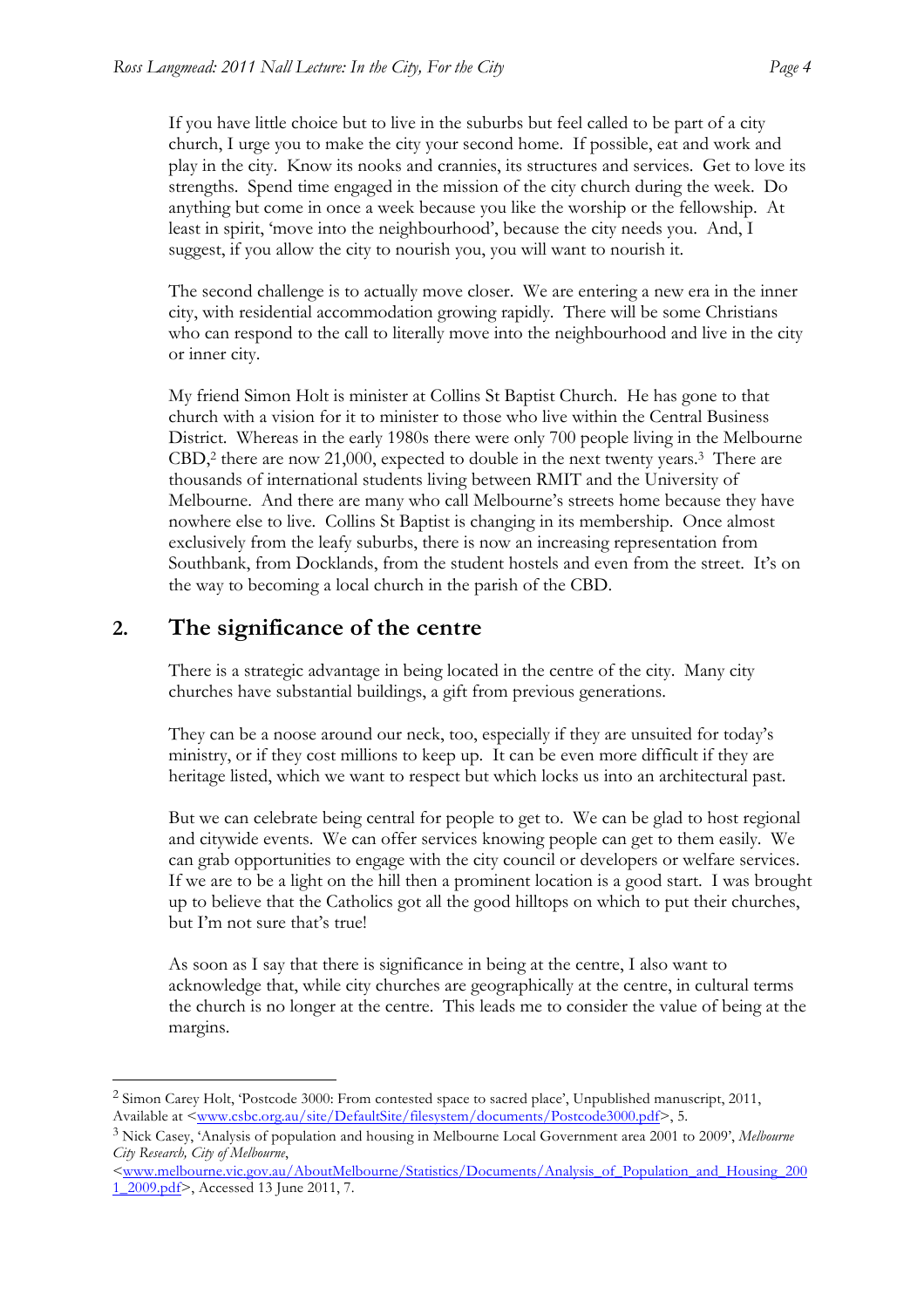## **3. The significance of the margins**

You will immediately pick me for being an Anabaptist and liberationist, because I'm less comfortable following Jesus with the accompaniments of power and influence than I am when on the edge seeking to be a prophetic voice. Whichever we prefer, the reality is that we have moved into a post-Christendom and post-Christian context, where the Australian church has become marginalised in terms of power, influence, resources and respect.

But the Christendom mindset has continued, with Australian mainline churches still often thinking they ought to be listened to in the public square. City churches sometimes long for the old days too, when they were big and influential. Those days are gone.

The great potential in being banished to the margins is that it is easier to see what following Jesus means when you are on the edge. This is where the poor and those who are sick and in prison are, and where Jesus is to be found responding to need. This is where the prophets are, naming what's happening in politics and economics and speaking up from a vantage of faith.

As urban theologian Rod Garner puts it, the church in the city can 'embrace an interpretation of the margin that endorses it as a place that can make a difference to the surrounding culture'.

## **4. Welcoming worship**

!!!!!!!!!!!!!!!!!!!!!!!!!!!!!!!!!!!!!!!!!!!!!!!!!!!!!!!

A third aspect of being in the city is the potential for offering faithful worship week by week, particularly if it is real, if it is accessible to the newcomer and if it is accompanied by a warm and genuine community.

We all know the stereotype of a city church on its last legs. The pipe organ dominates. It's always cold on a winter's Sunday. It's huge and the seats are nearly empty. The rituals are impenetrable. It feels as if it's stuck in the last century. You can visit and leave and no-one would know.

In defence of city churches, this stereotype bears little resemblance to the worship I have experienced in city churches. It is often done to a high standard, with theological depth, with care for welcoming newcomers and a range of worship styles to suit different people. There are some who, for a variety of personal reasons, appreciate the ability to slip in and out of what we might call 'cathedral worship' or 'public liturgy'. If church members are 'all over them like a rash' they'll leave and never come back; some space and freedom to be who they are is important.4

While there are some newcomers who are attracted to the dominant evangelical suburban style of worship, others will tire of the repetitive and shallow songs, look for greater engagement with the world around and appreciate a willingness to face failure and depression, struggle and doubt—in other words worship that is real and open rather than an expression of a faith that always seems to be victorious and happy.

<sup>4</sup> Patrick R Keifert, *Welcoming the stranger: A public theology of worship and evangelism* (Minneapolis: Fortress, 1992).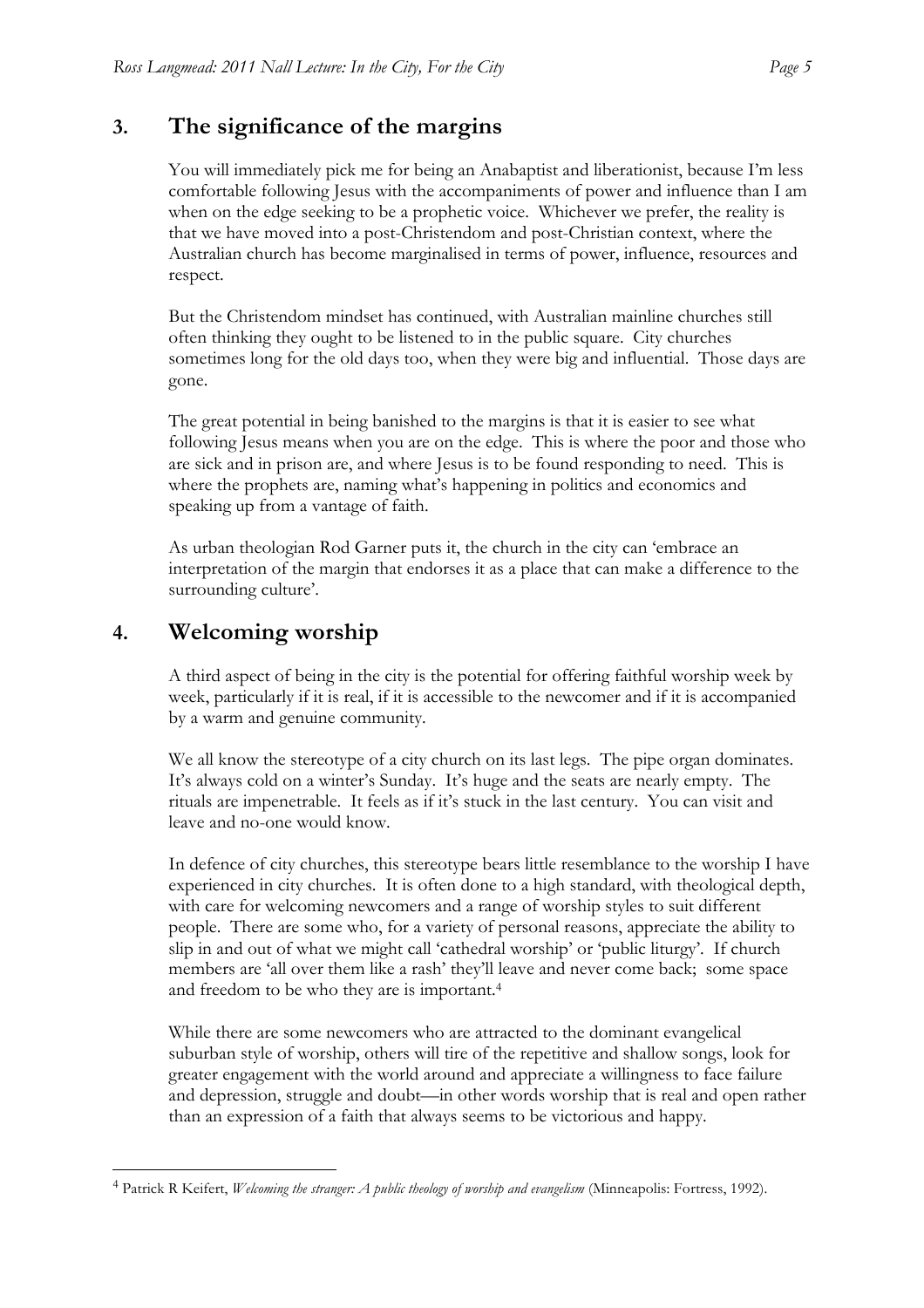#### **5. Community in the fragmented city**

One factor that distinguishes the city from the country is its complexity of relationships and our freedom to sign in or out of a multitude of associations. We can join the tennis club, help at the school, sit on a board or join the Dungeons and Dragons club. For most people the challenge is fragmentation—our lives are divided between family, work, school, sport, hobbies, recreation and so on. For a few people the challenge is isolation—not being part of enough networks of support. In both cases, the central human need for community is not being satisfied.

The church is a response to God's offer of a new way of living. This new way is not piein-the-sky but has daily implications. It is a new community, and I'm pleased to say that it is one I experience all the time, not perfectly but substantially. In the body of Christ fences are broken down, differences are reconciled, joys are celebrated together and sorrows shared, the strong support the weak, people share their resources, the outsiders are welcomed as insiders and everyone's gifts are recognised as important.

One of the greatest gifts the city church can offer to the people of the city is a welcoming and real community that is committed at the core and porous at the edges. As one urban theologian, Tim Gorringe, puts it, 'the Christian understanding of community is [the paradigm] for human community as a whole'.5

I see signs in various city churches of creative expressions of community. Some worship in the city but have small groups where the members live. Some create community by gathering people around a common interest, whether walking or sewing or cooking meals for the homeless. Some host groups of lawyers or business-people, recognising that the city workplace is central for many people.

### **6. Inviting others to follow Jesus**

!!!!!!!!!!!!!!!!!!!!!!!!!!!!!!!!!!!!!!!!!!!!!!!!!!!!!!!

My final comment on being in the city is on sharing our faith. If it is our desire for cities to be transformed by the Good News of Jesus—that there is a new way to live which brings abundant life—then we must find ways to invite others along on the journey. To be pragmatic as well, if others don't join us, our congregations will age and decline in numbers and our ability to engage with the city will diminish.

I grew up in an evangelical context where speaking about our faith was obligatory and awkward. I spent several years reacting to evangelism as I knew it. I became one who worked mainly for the social and political transformation that the gospel calls for.

But I have come to realise that this transformation is unlikely to occur unless people are transformed. I have two or three friends who are trapped in addiction and all that goes with it. My Christian friends and I have supported, challenged, assisted and walked with these friends for many years. I have concluded that change is unlikely unless they sense God's love and power for change.

<sup>5</sup> T J Gorringe, *A theology of the built environment: Justice, empowerment, redemption* (Cambridge, UK: Cambridge University Press, 2002), 164.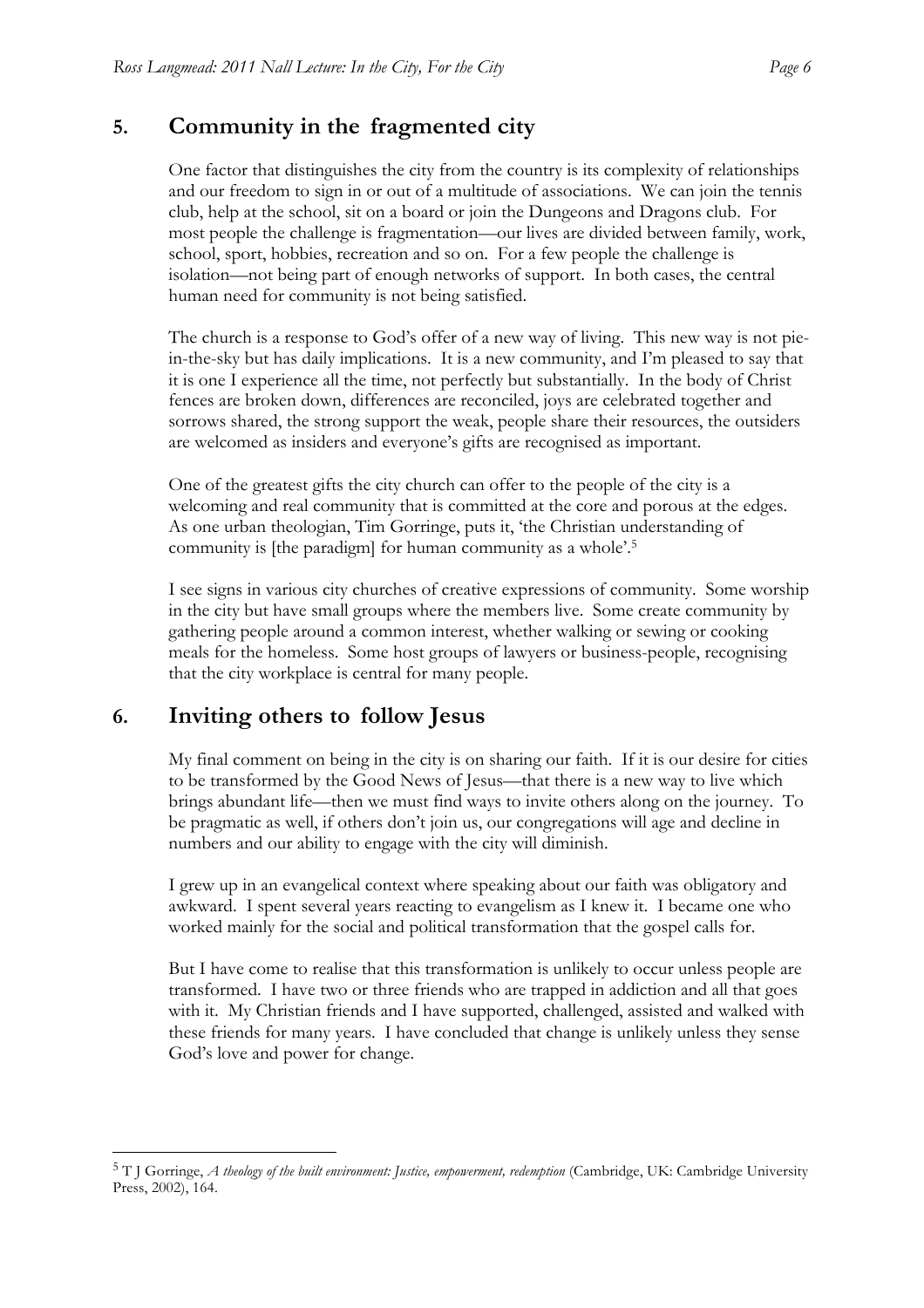What this means is that incarnational mission is an integration of word and deed.<sup>6</sup> Mark Gornik, who founded a city church in Baltimore, Maryland, puts it well:

Spreading the news of the kingdom as invitation, welcome, challenge and summons will draw on the whole expressive life of the church in Christ—its life as a body of believers, its witness in proclamation and its healing of broken hearts and bodies. … [It] invites and welcomes others to join in God's reign, a feast to which all are invited.7

I've touched on several aspects of being in the city. In terms of 'salt and light' this is being a light. In terms of the church gathered and dispersed, this is the church gathered. I've suggested that being in the city means physically moving into the neighbourhood, using the visibility that the centre offers, claiming the new perspective that the margins offer, welcoming others through worship that is real, creatively exploring ways of being community, and learning to share our faith in natural and respectful ways.

### **FOR THE CITY**

When it comes to being for the city there are many ways for the city church to engage with the city around it. In terms of salt and light, this is closer to being salt, making a difference to society around us. It is often in the shape of the church dispersed, as well as the church gathered. It's mission, with a broader vision, with horizons lifted.

Just as we can't take it for granted that Christians will want to be in the city—as the flight to the suburbs shows—we can't take it for granted that Christians will want to be for the city. I have worshipped in churches where the prayers of intercession don't even mention specifically the issues of the world, the country, the city or the suburb. They express a general desire that all people will come to Jesus and worship him, but neither in the church bulletin, nor the activities of the church, nor the sermon, nor the prayers do we find any concrete engagement with the world.

### **1. Hospitality in the big city**

!!!!!!!!!!!!!!!!!!!!!!!!!!!!!!!!!!!!!!!!!!!!!!!!!!!!!!!

The first way in which city churches can act for the city is to offer hospitality. The city, physically speaking, can be an inhospitable place. The wind blows between buildings. We sometimes sense that we are only welcome if we are spending money or a member. Parking is difficult. We are sometimes overwhelmed. Travellers and visitors look for a welcome sign. The poor look for help and support. Small groups struggle to know where to meet. Welfare services are often besieged. Powerful groups give and take according to the harsh rules of the market, with little room for welcome.

Both metaphorically and physically the church can be a centre of hospitality. Simon Holt writes,

If the church is to play a key role in the movement of the city from contested space to sacred place, it has the opportunity to model a form of life that is

<sup>6</sup> Ray Bakke, 'Evangelism', in *Urban theology: A reader*, ed. Michael Northcott (London: Cassell, 1998), 294.

<sup>7</sup> Mark R Gornik, *To live in peace: Biblical faith and the changing inner city* (Grand Rapids: Eerdmans, 2002), 91.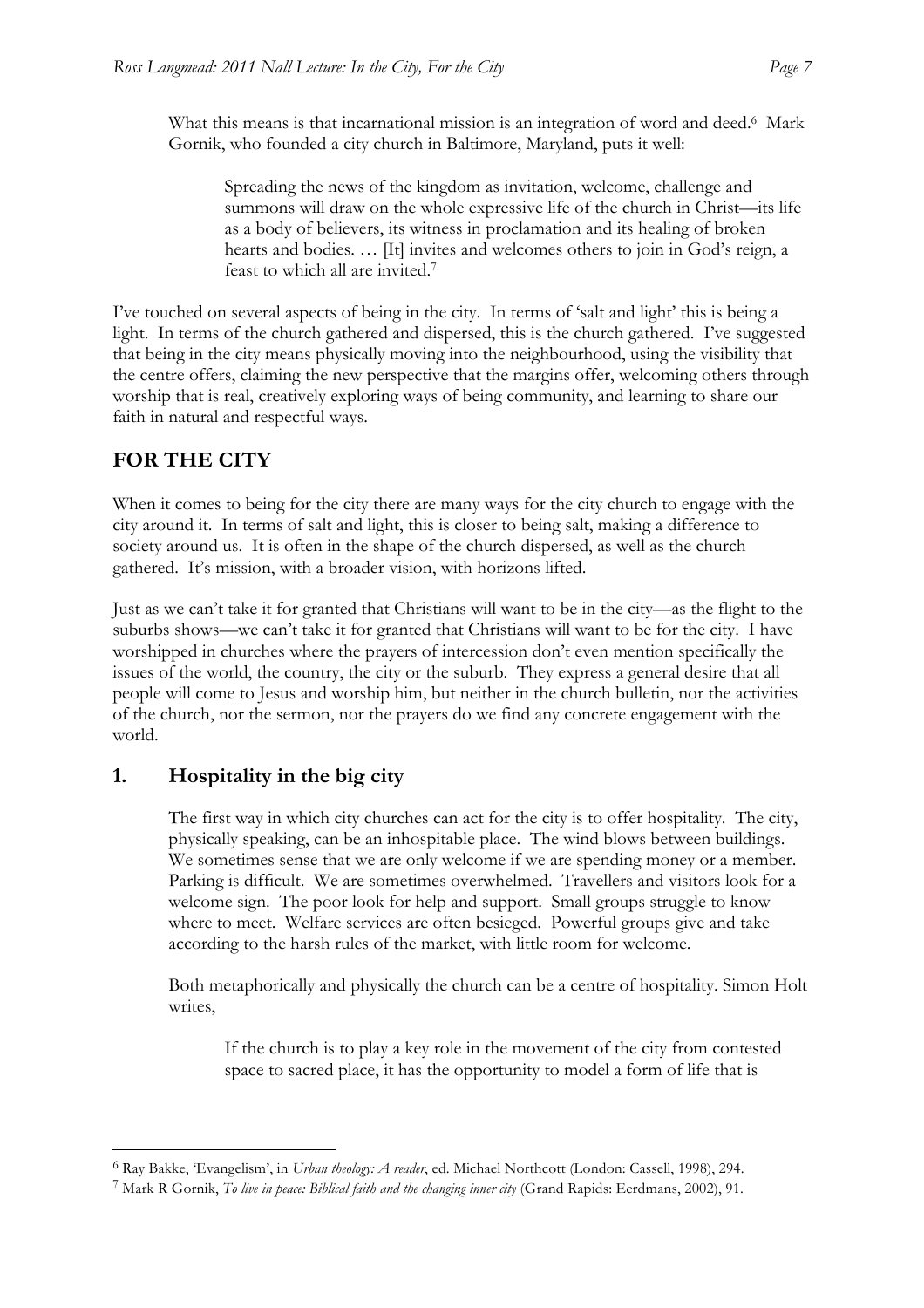genuinely hospitable, that seeks nothing in return and is willing to surrender its own comfort for the sake of others.8

Many churches take up this opportunity, particularly where their buildings are suited for other groups to use. At Westgate Baptist, where I'm a member, we host some groups on a modest paying basis, such as a local dance school, and others as guests and partners, such as a Karen Burmese fellowship, a Chin Burmese fellowship, and a couple of playgroups.

I'm aware that there is a critique of 'inviting people in' on the basis that the gospel impels us to 'go out and be with the people'. I accept the critique if all of our programs are centred at the church building, an 'attractional' rather than an incarnational approach. 9 I accept the critique if new members are extracted from their context when they become Christians, only to become isolated from their previous networks, an 'extractional' approach rather than enhancing life where they are.<sup>10</sup>

But I recognise that, particularly for city churches, which often have substantial buildings and a key position in the city, it makes sense to offer those facilities to the city in hospitality, something I believe happens here at Wesley and, I'm sure at other city churches in Geelong.

Collins Street Baptist Church has recently opened a café on its small verandah. It is a friendly face to Collins Street, seeming to say, "Despite the imposing Corinthian columns we are a welcoming and hospitable church."

#### **2. Commitment to the marginalised**

The second way to act for the city is a commitment to the marginalised. Poverty and isolation is more openly visible in cities than in smaller towns, and city streets attract the outcast, the socially deviant, the newly evicted, the substance-addicted, the migrant and the refugee.

The challenge for most churches is not whether to respond but how to discern how best to respond and to which of the many needs that present themselves. I'm speaking in a Uniting Church, and the Uniting Church of Australia is said to be the nation's largest non-government provider of welfare. I know it happens at the level of organised welfare services and also at the local church level. So I don't have to labour this point.

All I will say is that our commitment to this 'deep, difficult, holy work' is costly and longterm, and yet, according to Matthew 25, our service to those in crisis or great need is at the same time our service to Christ himself. As British urban missioner Laurie Green puts it, 'There's no doubt that if you want to meet Jesus, you will find him in the urban poor'. 11

!!!!!!!!!!!!!!!!!!!!!!!!!!!!!!!!!!!!!!!!!!!!!!!!!!!!!!!

<sup>8</sup> Holt, 'Postcode 3000', 7.

<sup>9</sup> Michael Frost and Alan Hirsch, *The shaping of things to come: Innovation and mission for the 21st-century church* (Peabody, MA: Hendrickson, 2003), 39

<sup>10</sup> Frost and Hirsch, *The shaping of things to come*, 39.

<sup>11</sup> Laurie Green, 'God is a group?: The persistent presence of the Holy Spirit', in *Crossover city: Resources for urban mission and transformation*, ed. Andrew Davey (London: Mowbray, 2010), 97.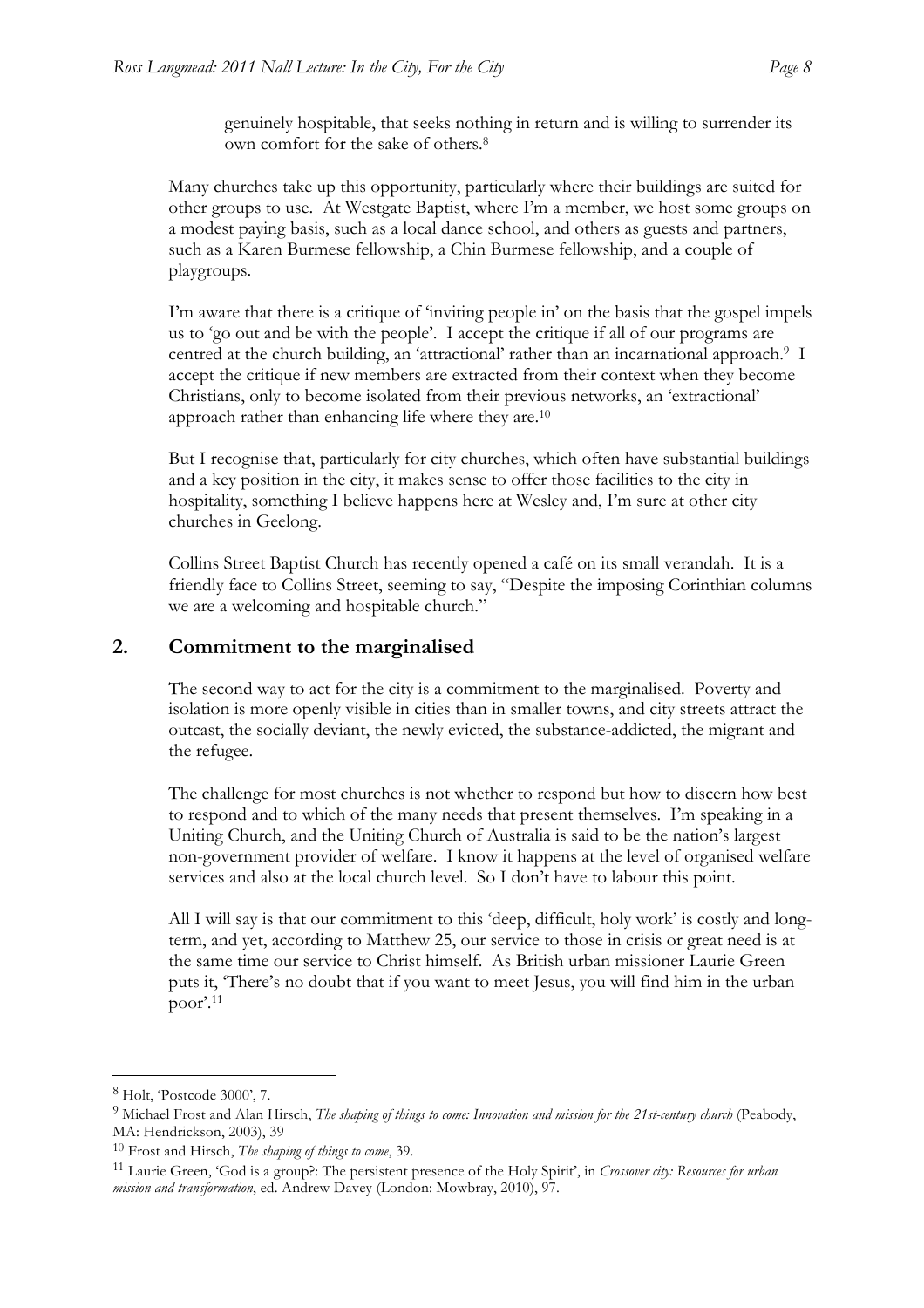#### **3. Salt: Supporting Christian citizenship**

The third way of acting for the city is through the church in its dispersed form. We are still being the church when we contribute to society being more like the kingdom of God. When we have a say in furthering justice, when we as teachers assist young people in growing to maturity, when we as nurses or doctors contribute to healing, when we sit as councillors to contribute to wise policy-making and efficient delivery of services, when we write letters of protest against bad decisions—in these and hundreds of other ways we are salt bringing flavour to the city. We are leaven raising the bread.

Some churches give the impression that 'real work is church work',12 whereas it seems obvious to me that God works through all Christians in their citizenship and vocation. City churches have the opportunity celebrate this, to encourage their members in their daily work and civic involvements. If we limit the influence of the church in the city to what happens when Christians are gathered, we miss the greater part of our witness and mission.

In some theological circles the church is valued almost to the exclusion of society, so it is disciples we want to make. In other churches social engagement is valued almost to the exclusion of the church, so it is citizens we want to make. If we are to cultivate a public theology, where faith speaks to society in a language both can understand, we need to nurture and develop citizen-disciples, those who speak both languages and can integrate the issues.13

#### **4. Prophetic dialogue in the civic space**

Fourthly, many commentators are saying that there are fewer opportunities today for conversations in a civic space, where different views are welcomed in an atmosphere of respect and with a desire for the common good. City churches have a particular opportunity to host these conversations. The Anglican Archbishop of Melbourne, Dr Philip Freier, has gained respect for hosting these conversations regularly at Federation Square.

If we push this one notch further, the church can not only host conversation but also speak out prophetically on social issues. Churches have been strong on Indigenous reconciliation and asylum seeker policy, but weaker on environmental issues such as global warming. As with responding to the marginalised, I'm aware that we need to discern which of the many presenting issues we can tackle as a local church. It is an area where local churches can work with their state or national bodies and even connect internationally. My local church is active in advocacy for Burmese refugees because we have many we call our friends, because some of us have visited refugee camps on the Thai-Burma border as well as asylum seekers in hiding in Kuala Lumpur and because we have begun to understand the international issues associated with this deeply moving problem.

!!!!!!!!!!!!!!!!!!!!!!!!!!!!!!!!!!!!!!!!!!!!!!!!!!!!!!!

<sup>12</sup> Bakke, 'Evangelism', 295.

<sup>13</sup> Elaine Graham and Stephen Lowe, *What makes a good city? Public theology and the urban church* (London: Darton, Longman & Todd, 2009), 1–22.